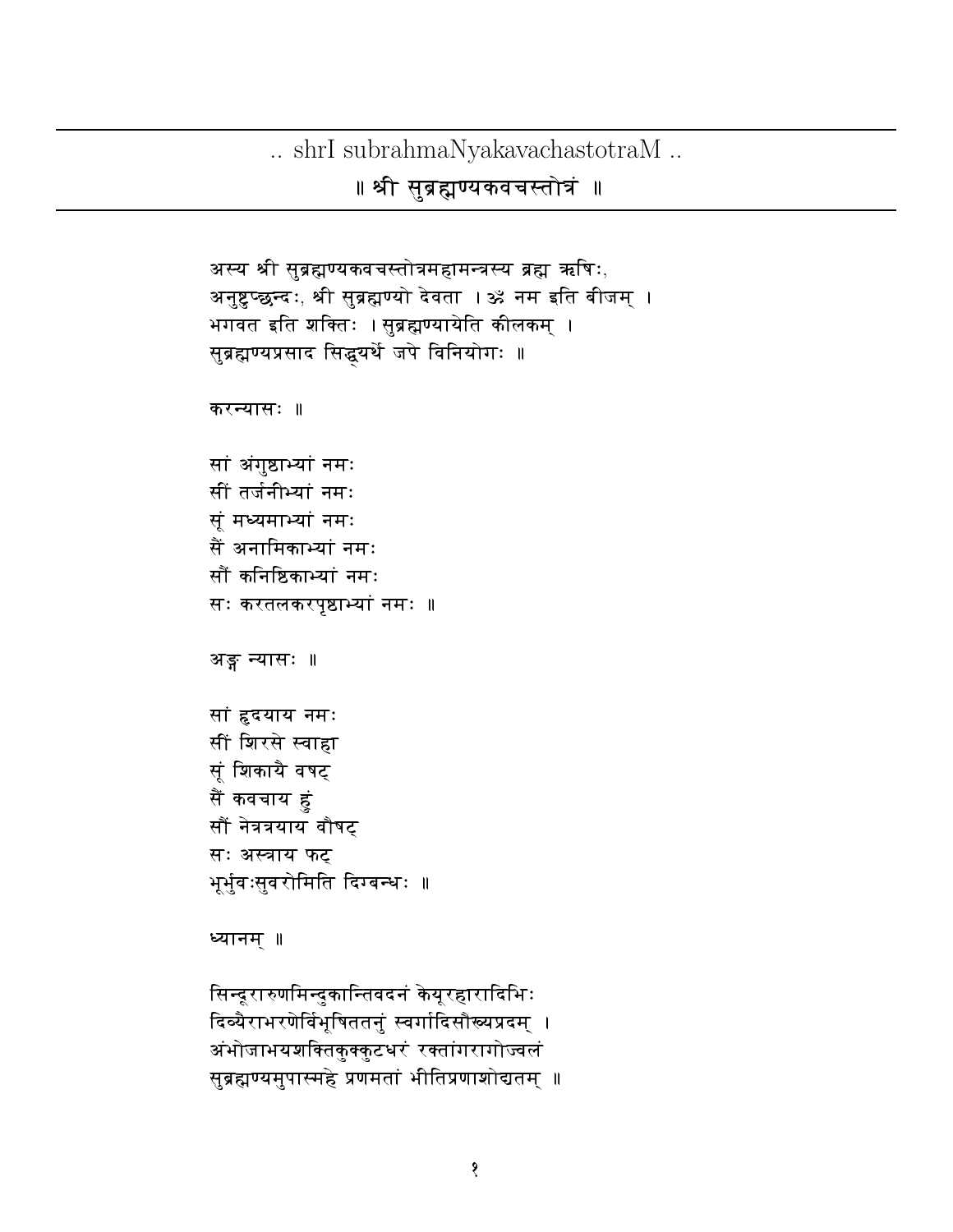सुब्रह्मण्योग्रतः पातु सेनानीः पातु पृष्ठतः । गुहो मां दक्षिणे पातु वह्निजं पातु वामतः ॥१॥

शिरः पातु महासेनः स्कन्दो रक्षेल्ललाटकम् । नेत्रो मे द्वादशाक्षस्र श्रोत्रे रक्षतु विश्वभृत् ॥ २ ॥

मुखं मे षण्मुखः पातु नासिकां शङ्करात्मजः । ओष्ठौ वल्लीपतिः पातु जिह्वां पातु षडाननः ॥३॥

देवसेनापतिर्दन्तान् चुबुकं बहुलात्मजः । var बहूलोद्भवः कण्ठं नारकजित् पातु बाहु द्वादशबाहूमान् ॥ ४ ॥ var तारकजित्पातु बाहुद्वादश बाहुकः

हस्तौ शक्तिघरः पातु वक्षः पातु शरोद्गवः । हृदयं वह्निभूः पातु कुक्षिं पात्वम्बिकासुतः ॥ ५ ॥

नाभिं शंभुसुतः पातु कटिं पातु हरात्मजः । ऊरु पातु गजारूढो जानू मे जाह्नवीसूतः ॥६॥

जङ्घे विशाखो मे पातु पादौ मे शिखिवाहनः । सर्वाण्यङ्गानिभूतेश्रः सर्वधातुंश्वपावकिः ॥ ७ ॥ var सर्वधातं<del>य</del> तावकिः

सन्ध्याकाले निशीथिन्यां दिवाप्रातर्जलेग्निषु । 

तुमुलेरण्यमध्ये च सर्वदुष्टमृगादिषु । चोरादिसाध्वसेभेद्ये ज्वरादिव्याधि पीडने ॥९॥

दृष्टग्रहादिभीतौ च दुर्निमित्तादि भीषणे । अस्त्रशस्त्रनिपाते च पातु मां क्रौञ्चरन्थकृत् ॥१०॥

यः सुब्रह्मण्यकवचं इष्टसिद्धिप्रदं पठेत् । तस्य तापत्रयं नास्ति सत्यं सत्यं वदाम्यहम् ॥११॥